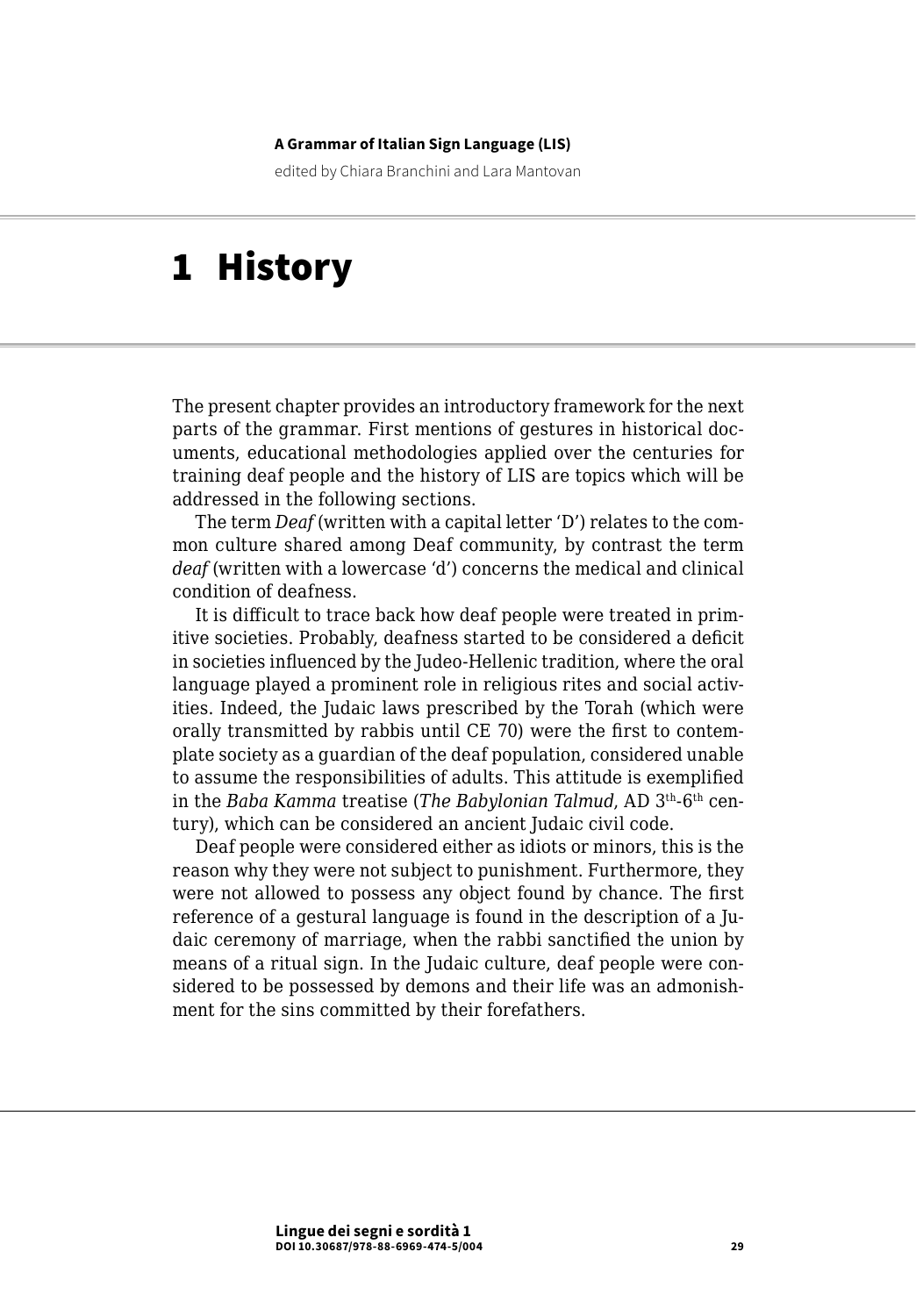In ancient Greece, especially in the Spartan culture (900-146 BCE), when a baby was born with some kind of impairment, he was considered useless and killed. However, deaf babies were probably not affected by these executions because their deafness would be noticeable only later on.

A different perspective is found in the *Cratylus*, written by Platon in the 4th century BCE: here an imaginary dialogue between Socrates and Hermogenes is reported. They discuss the necessity of communication among people. Language is so essential that even without an acoustic communication channel people communicate through a visual-gestural code.

Aristotele (384-322 BCE) claimed in his *Historia Animalium* that "all people who are deaf from birth are dumb as well". This sentence has been misunderstood in the following centuries, allowing scholars of Aristotele to confuse deafness and muteness with senselessness and lack of reason. What the philosopher was saying was that deaf babies cannot learn to speak, if not properly instructed. Furthermore, he differentiated the concept of deafness and mutism, carrying out some studies on the acquisition of language. He also identified a sympathetic connection between the auditory and vocal organs. In the following centuries, his affirmation was assumed by scientists such as Galeno who searched for shared nerves between the tongue and the ears.

One of the first lives of a deaf person attested in ancient documents is found in the *Gospel of Matthew*, where Jesus works the miracle of *Effatà* by making a deaf man hear.

Pliny the Elder (23-79 BCE) in the *Naturalis Historia* (77-78 BCE) discussed Quintus Pedius, a noble mute who lived in Rome during the Augustan Age and instructed on the art of painting.

It was under the Emperor of Justinian (CE 527-556) that we may find the first distinction between different types of deafness: people who were deaf from birth and people who became deaf after some illness or accident. Civil rights were granted to the latter, if they were educated before becoming deaf, and the same rights were assured for men and women, but people who were born deaf were still considered to be dumb as well.

In the Middle Ages, the history of the education of the deaf begins with the Venerable Bede, a priest of the Abbey of Jarrow. In 731, he wrote the *Ecclesiastical History of the English People* and in the same text he also mentioned the cure of a young deaf-mute boy. The story narrates that the Bishop of Hagulstad, in 685, trained this boy and in about two years he became capable of expressing his desires and thoughts. In his book, Bede also refers to a new system based on numerical signs matched with the letters of the Greek alphabet. This system facilitated the education, but it was not used as a communication system, rather as a tool in stimulating intelligence.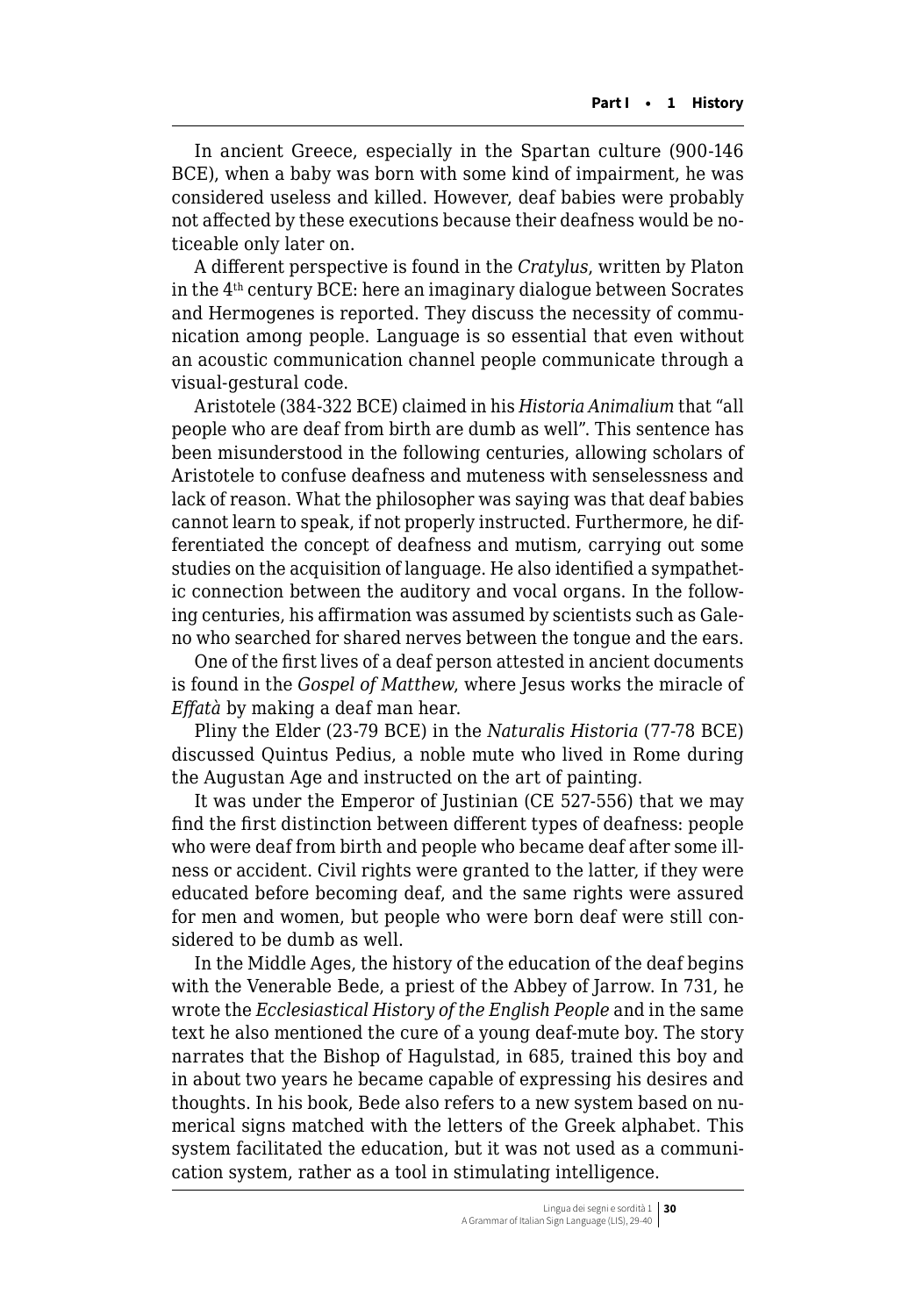One of the first forms of gestural language is mentioned by the Cardinal Jacques de Vitry (CE 1170-1240). During his visit to a monastery, he notes that in accordance with the rule of silence, the monks used their hands in order to communicate with each other. Curiously it seems that their communications were not only about primary urgencies.

Except for these few famous examples, during the Middle Age deaf people were employed in menial jobs. Without receiving any educational training, they were often marginalized and locked in the silence of incommunicability.

In the 16th century, an Italian physician named Girolamo Cardano (1501-1576) expressed the necessity to train and educate deaf people. He studied the physiology of the ears, the mouth, the eyes and the brain and reasoned that the sense of hearing and the capability of speaking were not indispensable for understanding ideas. In any case, his ideas were never put into practice, and two centuries passed by before some visible changes were made.

In the 16th century an increasing interest for new experimental educational methods started to spread among educators, and especially among the religious spheres. The first teachers of deaf people worked in isolation, and were very highly paid to follow very few and selected pupils. A silence hid their method from the risk of plagiarism and little information exists about their educational systems.

The history and development of LIS is strictly connected to the history and educational methods for the Deaf developing in Europe.

In Spain, a Benedictine monk named Pedro Ponce de León (1520- 1584) set up a school for deaf pupils of high social status in the village of San Salvator de Oña. He taught them the written alphabet and then instructed them on the pronunciation of each sound, showing the correct position of the mouth. Once they learned to combine the letters composing the words, he associated the correspondent object to these words. Unfortunately, most of his writings concerning his method were lost in a fire that destroyed the monastery's archives.

Another interesting account of the use of signs comes from Ambrosio de Morales (1513-1591), historian to Felipe II (1527- 1598), King of Spain. In his *General Chronicle of Spain* he reported some information about the Ottoman Empire, where the deaf guardians of the Sultan checked the entrance of his Staff. According to his telling, these people were used to communicate with signs and other people in the court, including the Sultan himself, were able to understand them.

During the early 17th century, another important figure in the history of deaf education was born in Spain, the priest Juan Pablo Bonet (1573-1633). He published *Reduction de las letras y arte para enseñar a ablar a los mudos*, a book considered to be the first modern treatise of the phonetics of sign language. The manual alphabet used by Bonet probably comes from other previous alphabets, such as the one ac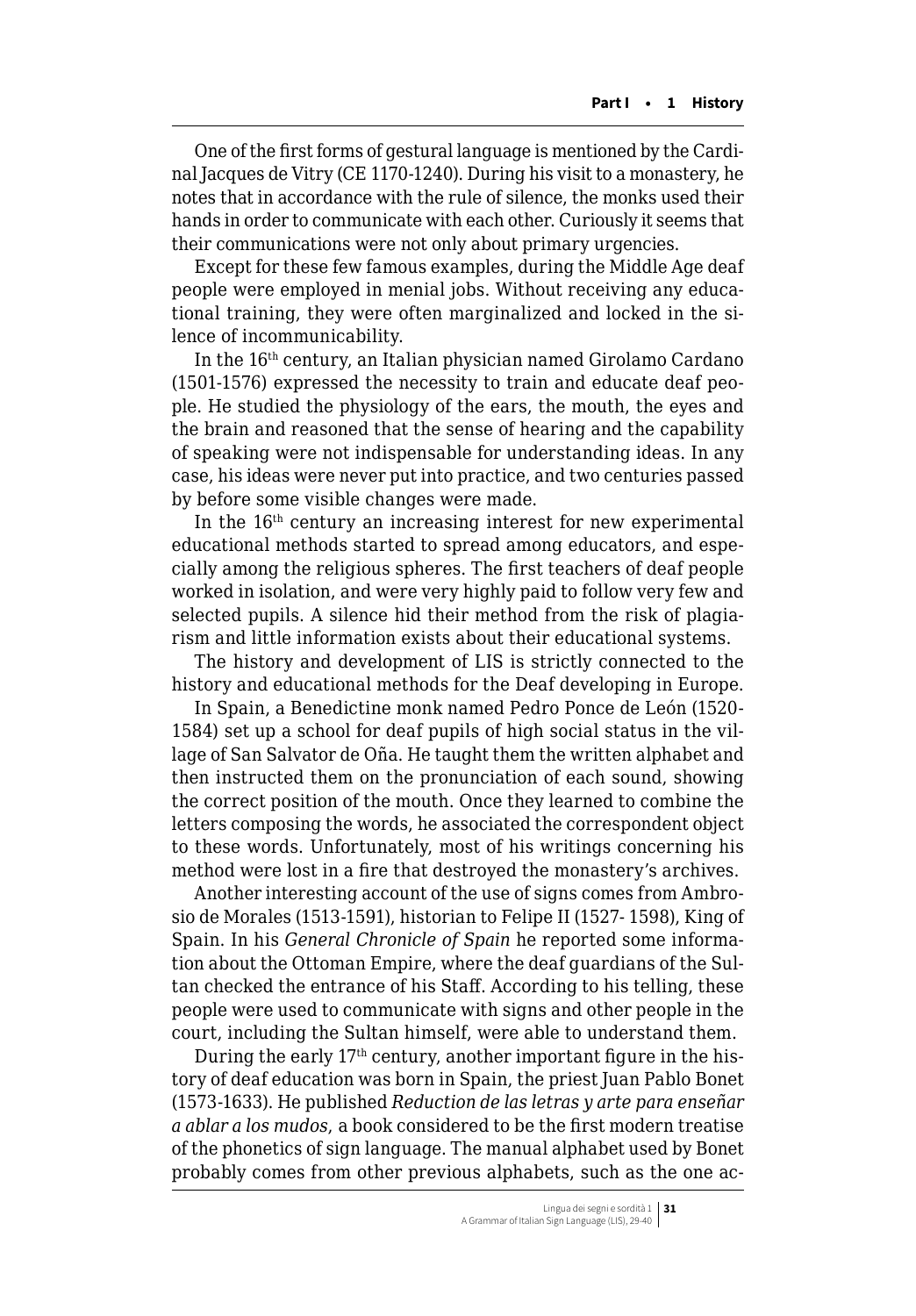quired by Yebra (taken in turn from St. Bonaventure), or maybe from an Italian one published in Rosselli's *Thesaurus* in 1579.

Other famous educators were Emanuel Ramirez de Carrión (1579- 1652), who behaved with his deaf pupils more like a wild animal tamer than a teacher, and the Physician Pietro deCastro (1603-1663), who wrote the *Colostro (1642)* about childhood illnesses. In this book, he supported the possibility of teaching deaf-mutes to speak. During the 17<sup>th</sup> century, many references were found about the issue of deafness and the education of deaf people, in particular, from a medical or a philosophical perspective. Sometimes these speculations remained at a theoretical level, but sometimes they attempted to develop the empirical structure of language useful for the instruction of deaf.

An important physician of this period, John Bulwer (1606-1656), analysed the use of the hands to communicate, considering it a natural language in the art of rhetoric. He took lip-reading into account as an important tool for teaching deaf people to speak, showing how this use is common among hearing people. Nonetheless, he considered the use of manual alphabets and signs to be much more effective for deaf people, affirming the necessity of setting up academies for deaf people where this system of communication could be taught.

In Great Britain, other figures famous for having studied the methods of teaching to deaf people were George Dalgarno of Aberdeen (1616-1687) in Scotland, who, in an attempt to elaborate a universal language, studied the techniques of deaf education for 20 years and coined the term *dactylology*, today known as fingerspelling. The other figures were the mathematician John Wallis (1616-1703) and the theologian William Holder (1616-1698), both members of an Academy founded by the philosopher Sir Francis Bacon (1561-1626). The former (John Wallis) wrote a very successful work about the sonic elements of language, useful not just for foreigners, but also for deaf people, while the latter (William Holder) was the arch rival of Wallis. Holder was in favour of teaching writing before every other stimulus, because the learners were able to easily memorize the combination of sounds with the written symbols. Their rivalry was based on the demonstration of the efficiency of each of their own educational method. Since Bonet, teaching methods have not been deeply modified; however, each instructor claimed the novelty of his own method, taking credit for its paternity.

The first teacher who described his method in detail was Johann Konrad Amman (1669-1724). He recommended gradually increasing the degree of difficulty in the education of deaf people. With his method, the word became the aim of instruction, taking a clear oralist connotation and laying the basis for the so-called *German school*, which is oriented towards orality, in opposition with the *French school* for philosophical and methodological choices. Germany, France and Eng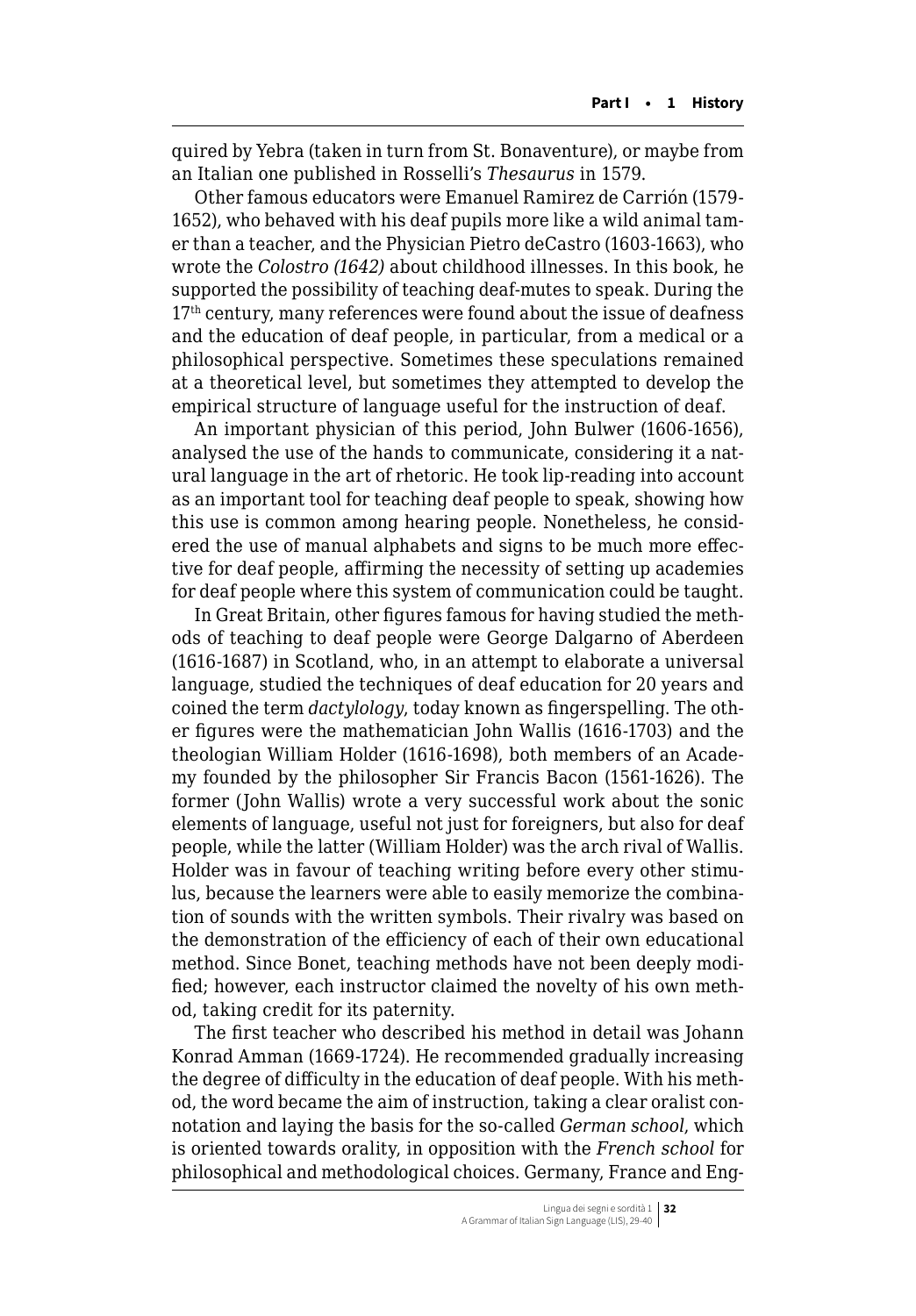land promoted different educational system. In Germany, the principalities were in favour of opening public schools, while in England the schools were privately financed by rich exponents of the noble class. In France, centralized education favoured deaf people.

The Spaniard Jacob Rodrigues Péreire (1715-1780) developed further strategies to improve the speech skills of deaf-mutes in France, using an improved fingerspelling system. According to his technique, the handshapes represented the phoneme of spoken French. This method will become part of teaching system used by the Abbé de l'Épée in France.

The public education of the Deaf in Europe crucially improved in the 18th century, which represents an important turning point in the history of deafness. In line with the spirit of Enlightenment, the interest in improving and sharing knowledge also grew concerning the public education of the Deaf. During this century, two prominent figures were very influential in the development of the teaching methods for Deaf people: Samuel Heinicke (1729-1790) and the Abbé De l'Épée (1712-1789). The former adopted a vocal oriented approach, thinking that everything should be directed toward the spoken language. This is the reason why he is considered the father of *oralism*, an approach which refused to use signs. On the contrary, the Abbé De l'Épée is recognized as the main promoter of *methodical signs*. Methodical signs were a mixture of a gestural system combined with other invented signs representing grammatical functions of written French, as verb endings, articles, prepositions or auxiliary verbs. This system was used for supporting the teaching of the spoken language. Although he did not contest the validity of teaching spoken words, as the most useful means for becoming part of the hearing society, he considered signs as the natural means of communication for Deaf people.

In the past, the education of Deaf people was individual and elitist, while the Abbé created the conditions for the establishment of a little Deaf community by founding the deaf school in Paris in 1755. In this little community, Deaf pupils developed and increased the sign language system thanks to their daily contacts. Consequently, in 1760 he founded the *Institut National de Jeunes Sourds de Paris*  [SOCIO-HISTORICAL BACKGROUND 2.4]. There, the very promising Deaf students were encouraged to become teachers after having finished the training courses, as happened to Laurent Clerc. Indeed, Clerc (1785- 1869), at the age of 12, entered the Royal Institution for the Deaf in Paris, where he excelled in his studies. After the graduation, the school asked him to stay as an assistant teacher and consequently he was promoted to teach the highest class, as evidence of the innovative nature of the Parisian system, which was training and fostering deaf professional profiles.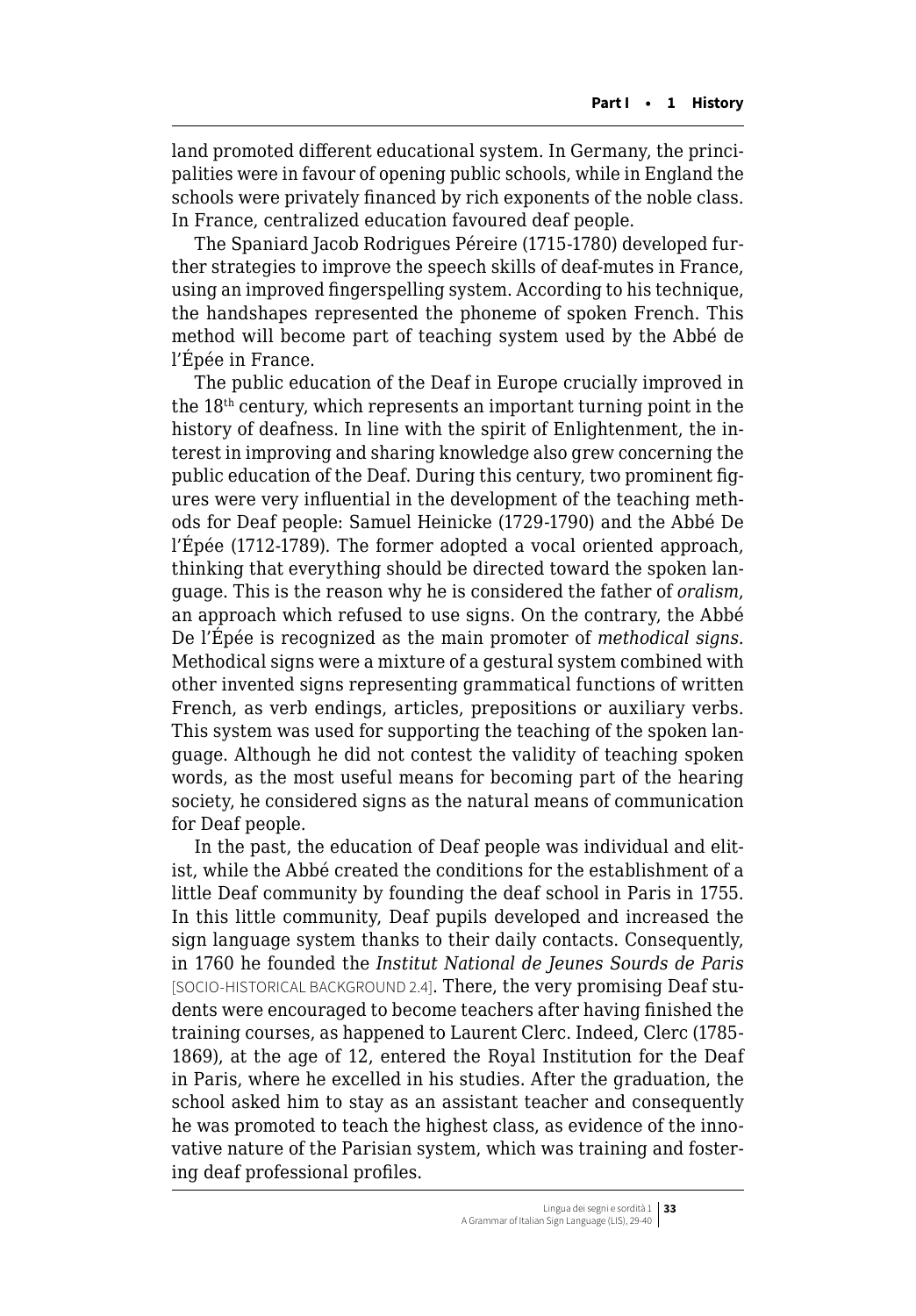Another great difference between the previous educators of Deaf people and the Abbé was that he made his methods available to foreigner educators. He also established a teacher-training course that allowed the methodical signs to be exported to other countries. Since the first educational experience, and with the collaboration of Roch-Ambroise Cucurron Sicard (1742-1822) who headed up the School after the death of De l'Épée, the method was improved and spread across different countries.

As evidence of this open methodological system, in 1815, the National Institution for Deaf children in Paris hosted Thomas Hopkins Gallaudet (1787-1851), an American preacher interested in deaf education. There, he was trained with the manual method taught by the Abbot Sicard and the deaf teacher Laurent Clerc. This teaching approach impressed Gallaudet who persuaded Clerc to accompany him back to America. The two men raised private and public funds to establish a school for the Deaf in Hartford, the *American School for Deaf* (ASD) in 1817. In 1864, Edward Miner Gallaudet (1837-1917), son of Thomas Hopkins Gallaudet, founded the first college for the deaf, which became the important *Gallaudet University* in 1986.

Influenced by the French method three schools for the deaf opened in the early 19th century in Switzerland: one in Zurich by M. Ulrich, a second one in Geneva, in 1822, managed by Isaac Etienne Chomel, a deaf teacher trained by Sicard, and a third one in Berna, in 1823. The French method also spread to Austria, in 1871, when the Abbey Storck returned to Vienna and founded the first deaf school there. Few years later, the same methodology was exported to the Netherlands and Belgium by M. Delo (for further information, see [SOCIO-HIS-TORICAL BACKGROUND 2.4]).

As for Italy, in 1784 the first school for the Deaf was founded by the Abbot Tommaso Silvestri (1744-1789) in Rome, financed by the lawyer Concistoriale Pasquale Di Pietro. Nevertheless, after a brief experience with the Abbé De l'Épée, he came upon the Amman's writings and converted his French method into a new spoken-oriented method. The person considered by Deaf people as the true promoter of a sign-oriented method was the Abbot Ottavio Giovan Battista Assarotti (1753-1829). He taught in Genoa, but he was never directly influenced by the French method; his system was based on the widespread dissemination of the books of French educators. In 1802, he founded an Institute for the Deaf which received funds from the Government of France and then from the King of Sardinia.

In 1841, the new directors of the Institute in Rome, which was founded by the Abbot Silvestri, introduced the method of the Abbot Assarotti into the school, which was based on signs and fingerspelling, although in 1865 the oral method was once again restored by Padre Muti and Madre Kuntz, the following directors. This intermittency be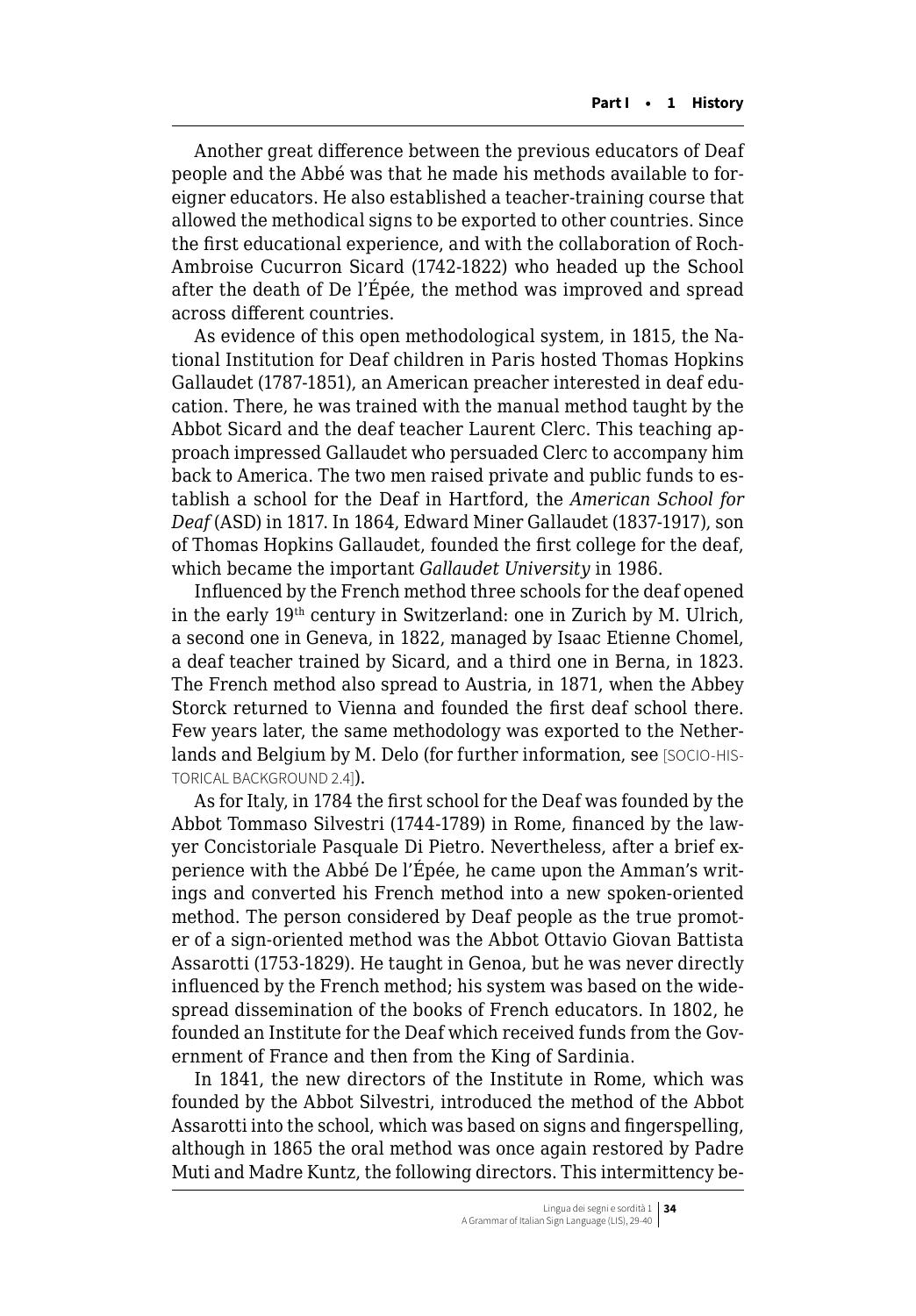tween methodologies continued until the Congress of Milan in 1880, a date representing a watershed in the educational system for all European Countries. The Congress took place in the *Regio nstituto Tecnico di Santa Maria* (Royal technical Institute of Holy Mary) from the 6th to the 11th of September to improve the condition of Deaf-mutes. The delegations came from about ten European Countries and one, leaded by Thomas Gallaudet and his son Edward Gallaudet, came from the USA. The Abbot Giulio Tarra, a stronger supporter of oralism, was designed to preside over the Congress and the prof. Pasquale Fornari was the Secretary instructed to write the Acts of the Congress. Very few Deaf people were invited to the Congress, and those who participated were deliberately chosen for their positions in favour of oralism. Except for Thomas and Edward Gallaudet, who were openly in favour of a mixed method of signs and words, the larger majority supported oralism. The debate was therefore closed under the slogan *Viva la parola* (Hooray for the word) and *Viva la parola pura* (Hooray for the pure word). As a consequence, at the end of the Congress, sign oriented methods or mixed sign and spoken-written systems were banned from all official circles - academic, social and political - the oral method used in Germany was considered the most scientific and reliable. Signs were also considered to undermine the acquisition of the spoken language. However, other reasons were identified for the rejection of signs, some of these were driven by national interests. One of the reasons concerned the intention to eradicate linguistic deviations according to the national project of literacy started in Italy since its unification in 1861. Another possible cause was the philosophic conviction that words reflect the superior dimension of abstraction and ideas necessary to acquire intellectual and moral faculties. Finally, religious reasons supported the necessity to give voice to Deaf people in order to actively participate to the Sacrament of Confession. Based on these political, scientific and religious reasons, the Congress of Milan settled the issue of the choice of the best educational system by supporting the superiority of the pure word.

Although neither the opinions nor the requests of Deaf people were considered during the Congress of Milan, in these years Deaf people increased the awareness of their social rights, thanks to the acquisition of a deeper education and training. Indeed, several associations and friendly societies were founded by Deaf people in different cities, such as Milan (1874), Turin (1880), Genoa (1884) and Siena (1890). These types of societies laid the foundations for the following development of the National Body for the representation of Deaf people: the *National Deaf Institution* (ENS). In 1888, Francesco Micheloni (the president of the friendly society of Rome) printed a record condemning abuses against Deaf people and defending the mimic-gestural method. This and other examples testify a rising awareness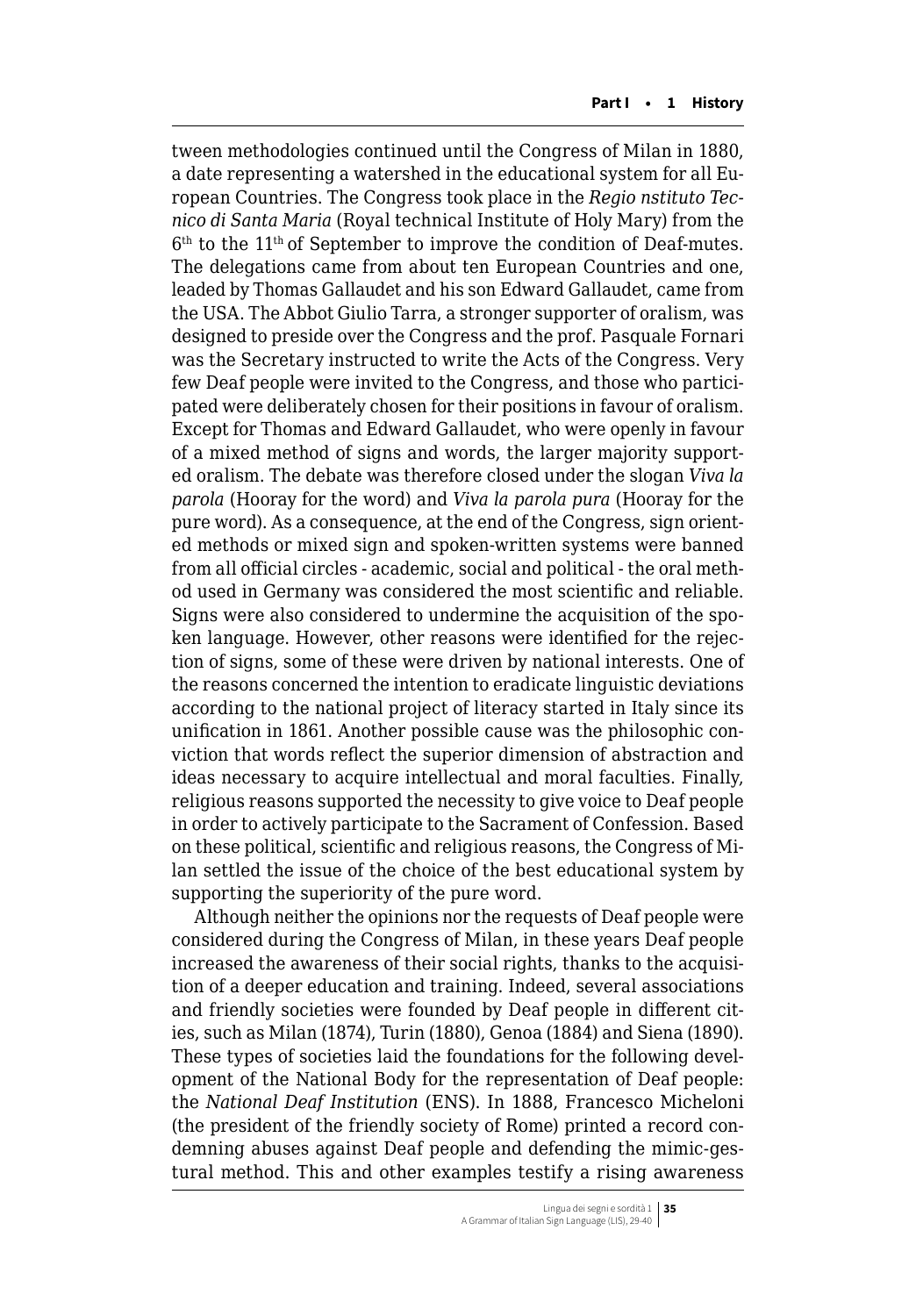of Deaf educators about their rights. In 1911, the *First International Congress of deaf-mutes* took place in Rome, in order to demand improvements in the educational system, in the workplace and in all domains of society. Ten years later, the *Second International Congress* in Rome demanded the extension of the legal recognition of compulsory schooling to all deaf-mutes. Only in 1923 the Gentile Reform applied the extension of the mandatory school to deaf children from 6 to 16 years. Moreover, the Congress demanded the revision of the Article no. 340 of the Civil Code in order to grant deaf-mutes their social and civil rights. This Article stated that deaf and blind people, when they reached the legal age, had to be automatically considered unfit to plead, except for those who had been defined fit by the Court. The Article was repealed by the Decree 12 December 1938. In 1932, the Paduan Antonio Magarotto (1891-1966) organised a national meeting among groups and associations which, after a long and heated debate, established the *Deal of Padua* and the birth of the *Ente Unico* (Unique Institution) on behalf of the national Deaf community.

Ten years later, in 1942 the Law no. 889 on 12 May 1942 officially recognized the Institution. Later on, the Law no. 698 on 21 August 1950 established the legal status of the *Ente Nazionale Sordi* (ENS), the Italian National Association of the Deaf. Since then, ENS officially became the national representative Institution to protect Italian Deaf people. During this period, the debate about public schools with equal opportunities for all children was reopened and ENS was the main forger of the vindication of right and services. In the 1950s, the State reconsidered this topic in relation to the effectiveness of the special school managed by different institutions across Italy. The debate about public education of Deaf people was driven by medical and social reasons connected to democratic administrations and associations. Indeed, the necessity to reconsider the function of the special school was threefold: political, scientific, and pedagogic. Politically, there was an attempt to weaken the strong dominion of religious Institutions, in favour of a national control over education. Scientifically, medical sciences claimed their primacy over religious institutions in managing the condition of Deaf people. Finally, from a pedagogical perspective, the intention was to encourage a secular purpose released by religious power.

After a long debate, in the 1970s, deaf children began to be mainstreamed into schools for hearing people thanks to the Law no. 517 of 1977. After the administrative decentralization, ENS was changed into a private-law Charitable Trust by the Decree Law no. 616/1977. One year later, in the same vein of the Law no. 517/1977, the Law no. 833/1978 set up a new *National Health Service* which granted deaf people health-care services.

After the Law no. 517/1977 Deaf people could attend either special schools or public schools. The consequences were chaotic, since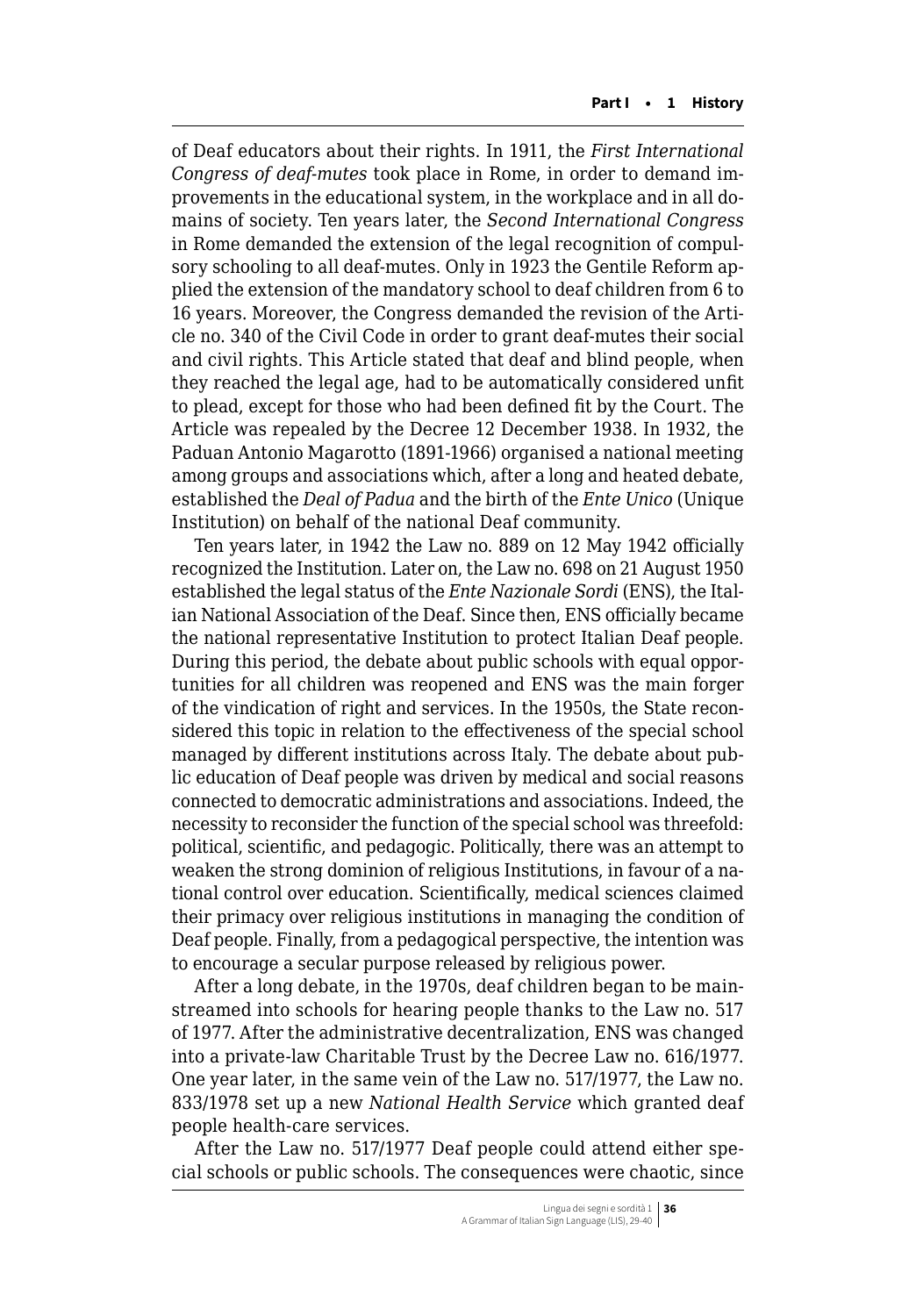neither the teachers nor the assistants of the public schools were trained on deafness. Consequently, during that transitional period from special to public schools, Deaf children did not learn much either in Italian or in signs. Another cause of disorder, indeed, was the lack of linguistic standardization. Signs around Italy varied greatly, since Deaf students came from different Institutes [SOCIO-HISTORICAL BACKGROUND 2.4]. Although signs were not officially used in education, and they were not accepted in official circles or at work, the daily interactions among Deaf scholars, living within the Institutes, and the unofficial communications between Deaf students and educators allowed signs to survive and to develop anyway. However, neither the conception of a common national sign language nor the awareness of the linguistic status of signs spread among Deaf and hearing people until the first linguistic investigations started in the late 1980s [SOCIO-HISTORICAL BACKGROUND 3]. Indeed, only in the last 30 years has linguistic research on LIS begun to make any inroads, and the situation has slowly begun to change.

A crucial step toward the improvement of educational conditions for deaf scholars has been reached with the Article no. 13 of the Law no. 104/1992 which established the presence of individual communication assistants for people with physical or sensory impairments. This professional profile was already mentioned within the Law no. 616/1977, however only with the Law no. 104/1992 the presence of these professionals became mandatory in the public schools. The individual assistant has been introduced in the class with the function of facilitating and support the communicative relationships of deaf students with teachers and other scholars. This professional role could be covered by Deaf educators (in kindergarten) or by hearing assistants who know LIS. The Law no. 104/1992 also grants the support of a special education teacher whose task is to facilitate the educational programs and to enhance the growing of scholars. The presence of these professional profiles in the schools allowed to develop a contemporary model of bilingual bimodal educational programs. Bilingual programs consist in training deaf scholars by fostering the development of both communication channels (the spoken and the sign language).

Since 2005, the *Instruction and University Research Ministry* (MI-UR) recognized the *National Deaf Institution* (ENS) as an accredited training centre for LIS, in order to create professional educators and individual assistants' profiles for promoting and supporting bilingual bimodal educational approaches into schools (Decree, July 18, 2005).

Although the education and training system needs to be improved in order to assure deaf people (and people with other types of disabilities) a higher quality in services and rights, the current Italian educational model for inclusion represents an important sign of civilization, and a forefront of social and cultural changes.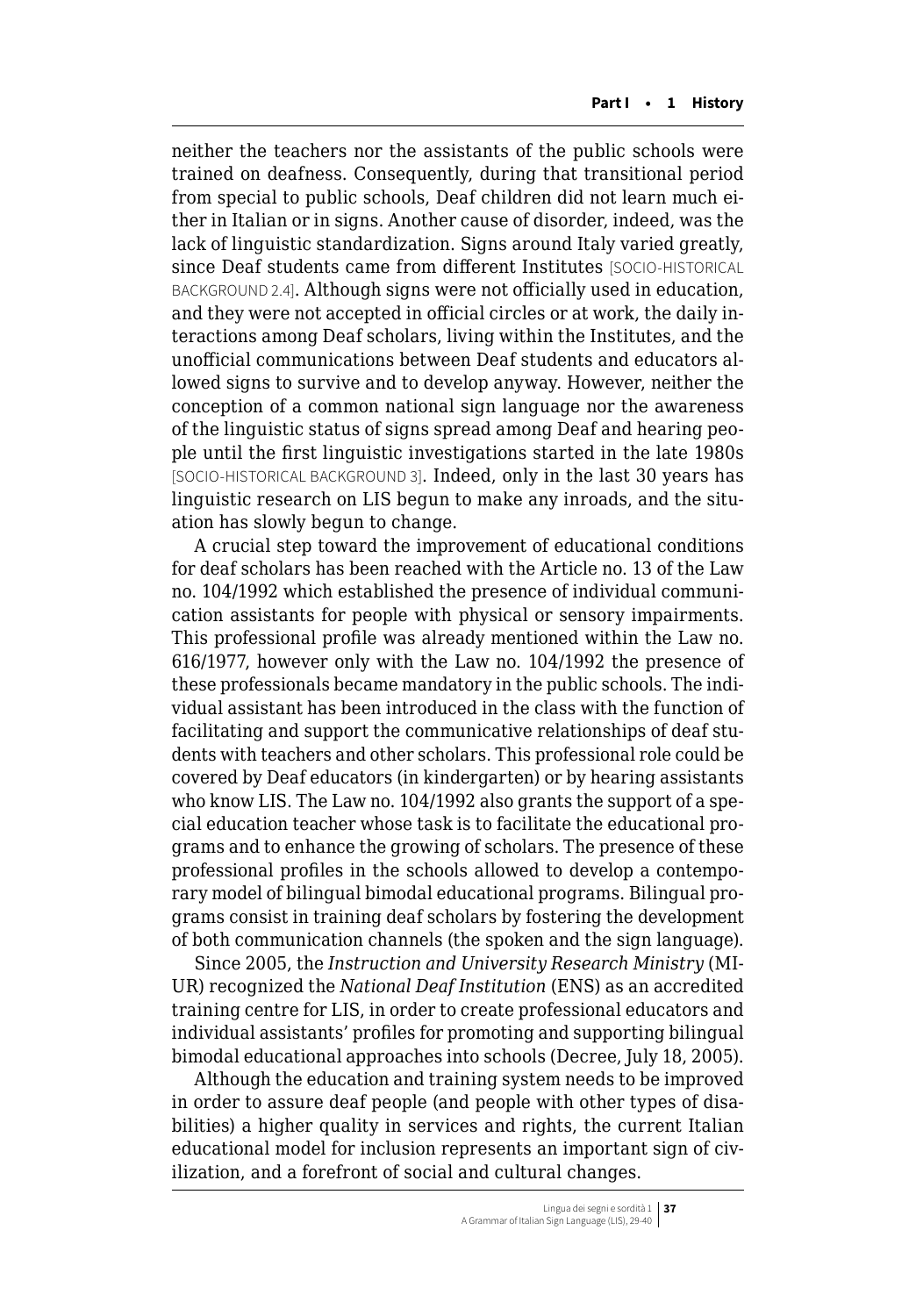### **Information on Data and Consultants**

The descriptions in this chapter are based on the references below. Please see the data and consultant information in these references.

#### **Authorship Information**

Chiara Calderone

## **References**

Aristotele (1996). *Opere biologiche*. A cura di D. Lanza e M. Vegetti. Torino: UTET. Beda il Venerabile (1969). *Bede's Ecclesiastical History of the English People*. Ed.

by B. Colgrave & R.A.B. Mynors. Oxford: Clarendon Press.

Bonet, J.P. (1620). *Reduction de las letras y Arte para enseñar á ablar los Mudos*. Madrid: por Francisco Abarca de Angulo.

Corazza, S.; Volterra, V. (2008). "La Lingua dei Segni Italiana: nessuna, una, centomila". Bagnara, C.; Corazza, S.; Fontana, S.; Zuccalà, A. (a cura di), *I segni parlano. Prospettive di ricerca sulla Lingua dei Segni Italiana*. Milano: FrancoAngeli, 19-29.

de Castro, P. (2018). *Il colostro: discorso aggiunto alla ricoglitrice di Scipion Mercurio (1642)*. Delhi: Pranava Book.

Fonrobert, C.; Jaffee, M. (eds) (2007). *The Cambridge Companion to the Talmud and Rabbinic Literature*. Cambridge: Cambridge University Press.

- Katz, S. (ed.) (2006). *The Cambridge History of Judaism*, vol. 4. Cambridge: Cambridge University Press.
- Platone (1989). *Cratilo*. A cura di C. Licciardi. Milano: Biblioteca Universale Rizzoli.

Plinio il Vecchio (1982-88). *Storia Naturale*. A cura di G.B. Conte. Torino: Einaudi.

- Radutzky, E.J. (1989). *La lingua italiana dei segni: Historical Change in the Sign Language of Deaf People in Italy* [PhD dissertation]. New York: New York University.
- Rosselli, C. (2009). *Thesaurus artificiosae memoriae*. Montana: Kessinger Publishing.
- Russo Cardona, T.; Volterra V. (2007). *Le lingue dei segni. Storia e semiotica*. Roma: Carocci.
- Zattini, F. (1997). "Storia e cultura della comunità sorda in Italia 1874-1922". Zuccalà, A. (a cura di), *Cultura del gesto e cultura della parola*. Roma: Meltemi, 69-83.